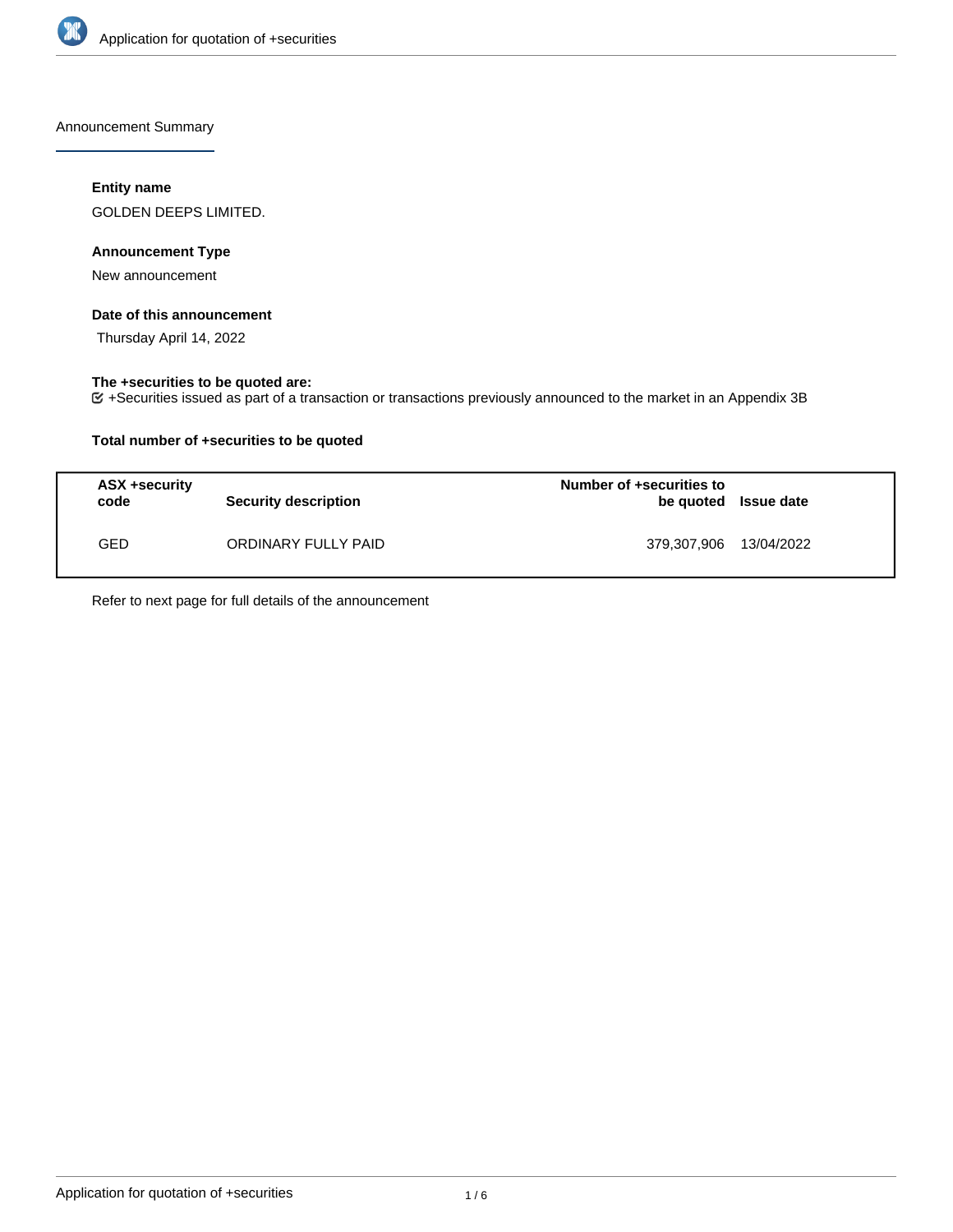

Part 1 - Entity and announcement details

# **1.1 Name of entity**

GOLDEN DEEPS LIMITED.

We (the entity named above) apply for +quotation of the following +securities and agree to the matters set out in Appendix 2A of the ASX Listing Rules.

**1.2 Registered number type** ACN

**Registration number** 054570777

**1.3 ASX issuer code** GED

**1.4 The announcement is**

New announcement

### **1.5 Date of this announcement**

14/4/2022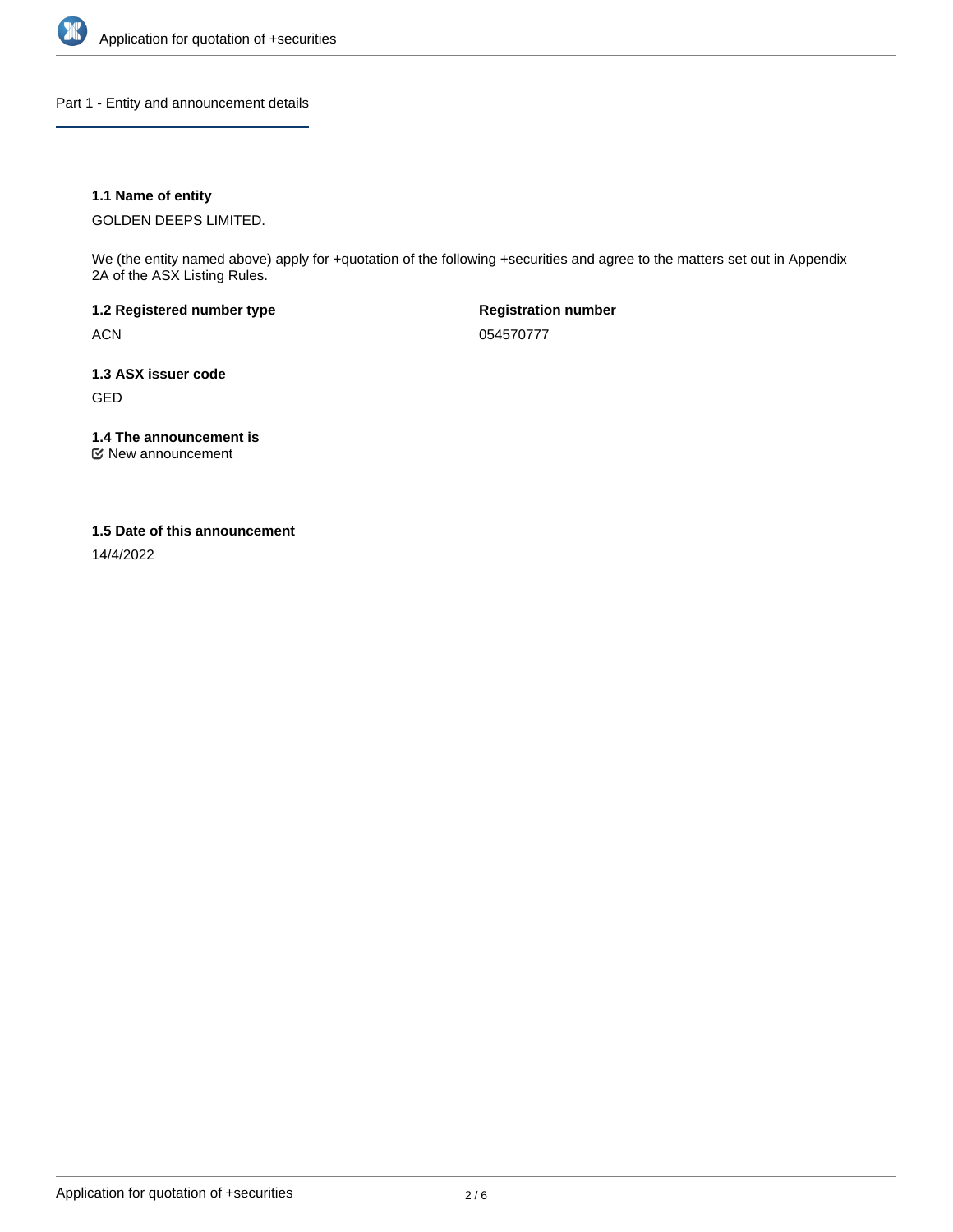

# Part 2 - Type of Issue

#### **2.1 The +securities to be quoted are:**

+Securities issued as part of a transaction or transactions previously announced to the market in an Appendix 3B

#### **Previous Appendix 3B details:**

| <b>Announcement Date and</b><br>Time | <b>Announcement Title</b>                   | Selected Appendix 3B to submit quotation<br>reguest                          |  |
|--------------------------------------|---------------------------------------------|------------------------------------------------------------------------------|--|
| 13-Apr-2022 18:03                    | New - Proposed issue of securities -<br>GED | A non-+pro rata offer of +securities under a<br>+disclosure document or +PDS |  |

# **2.3a.2 Are there any further issues of +securities yet to take place to complete the transaction(s) referred to in the Appendix 3B?**

Yes

### **2.3a.3 Please provide details of the further issues of +securities yet to take place to complete the transaction(s) referred to in the Appendix 3B**

Up to 189,653,953 1 for 2 free attaching options exercisable at \$0.015 with expiry date 27 January 2024, and 50,000,000 Consultant Options exercisable at \$0.015 with expiry date 27 January 2024, and 1,000 GED ordinary cleansing shares at \$0.019.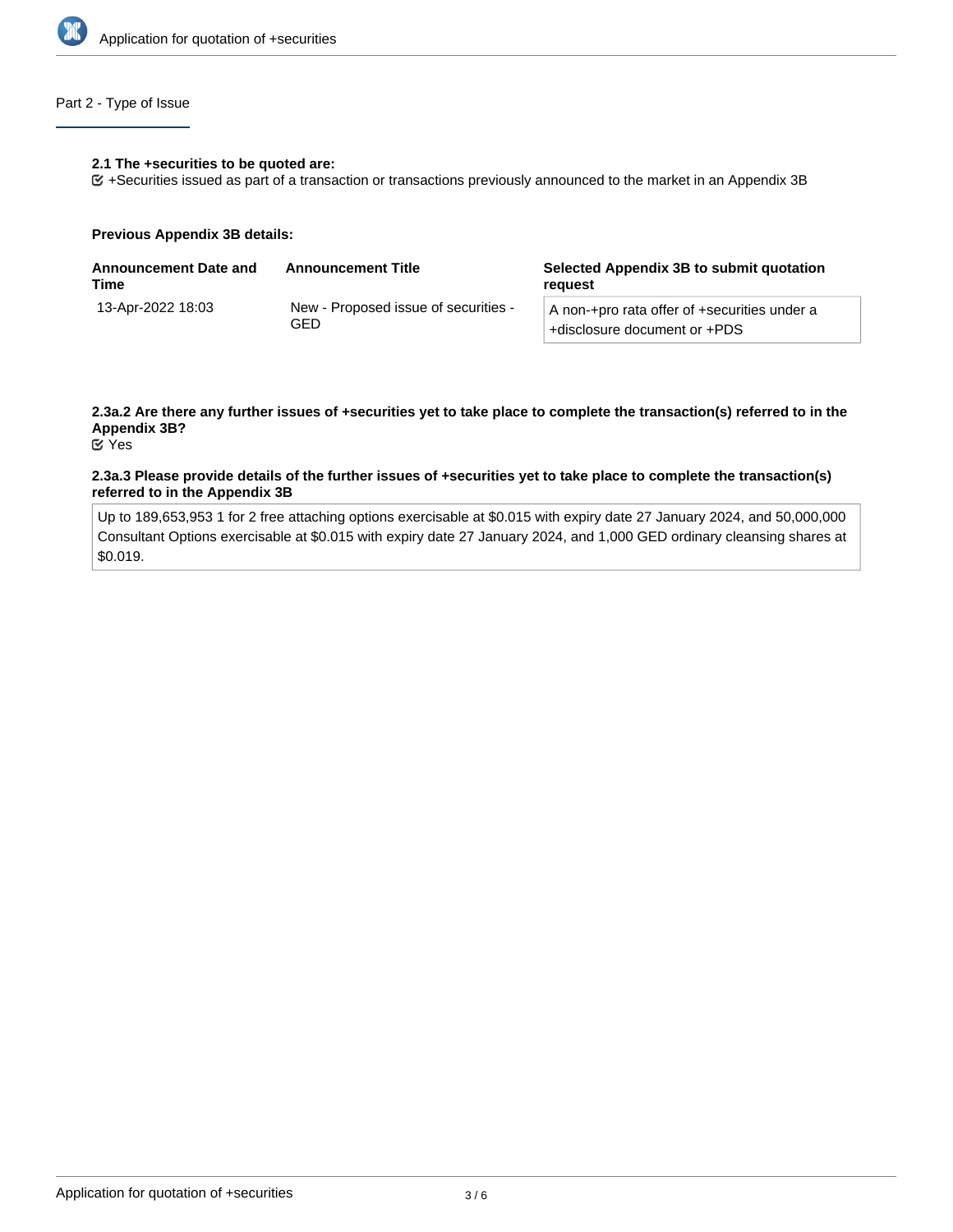

Part 3A - number and type of +securities to be quoted where issue has previously been notified to ASX in an Appendix 3B

### Issue Details

**ASX +security code and description**

GED : ORDINARY FULLY PAID

**Issue date**

13/4/2022

### Distribution Schedule

**Provide a distribution schedule for the new +securities according to the categories set out in the left hand column including the number of recipients and the total percentage of the new +securities held by the recipients in each category.**

| Number of +securities held | Number of holders | Total percentage of +securities held<br>For example, to enter a value of 50%<br>please input as 50.00 |
|----------------------------|-------------------|-------------------------------------------------------------------------------------------------------|
| $1 - 1,000$                | 0                 | 0.00%                                                                                                 |
| $1,001 - 5,000$            | 0                 | 0.00%                                                                                                 |
| $5,001 - 10,000$           | 0                 | 0.00%                                                                                                 |
| 10,001 - 100,000           | 5                 | 0.10%                                                                                                 |
| 100,001 and over           | 327               | 99.90 %                                                                                               |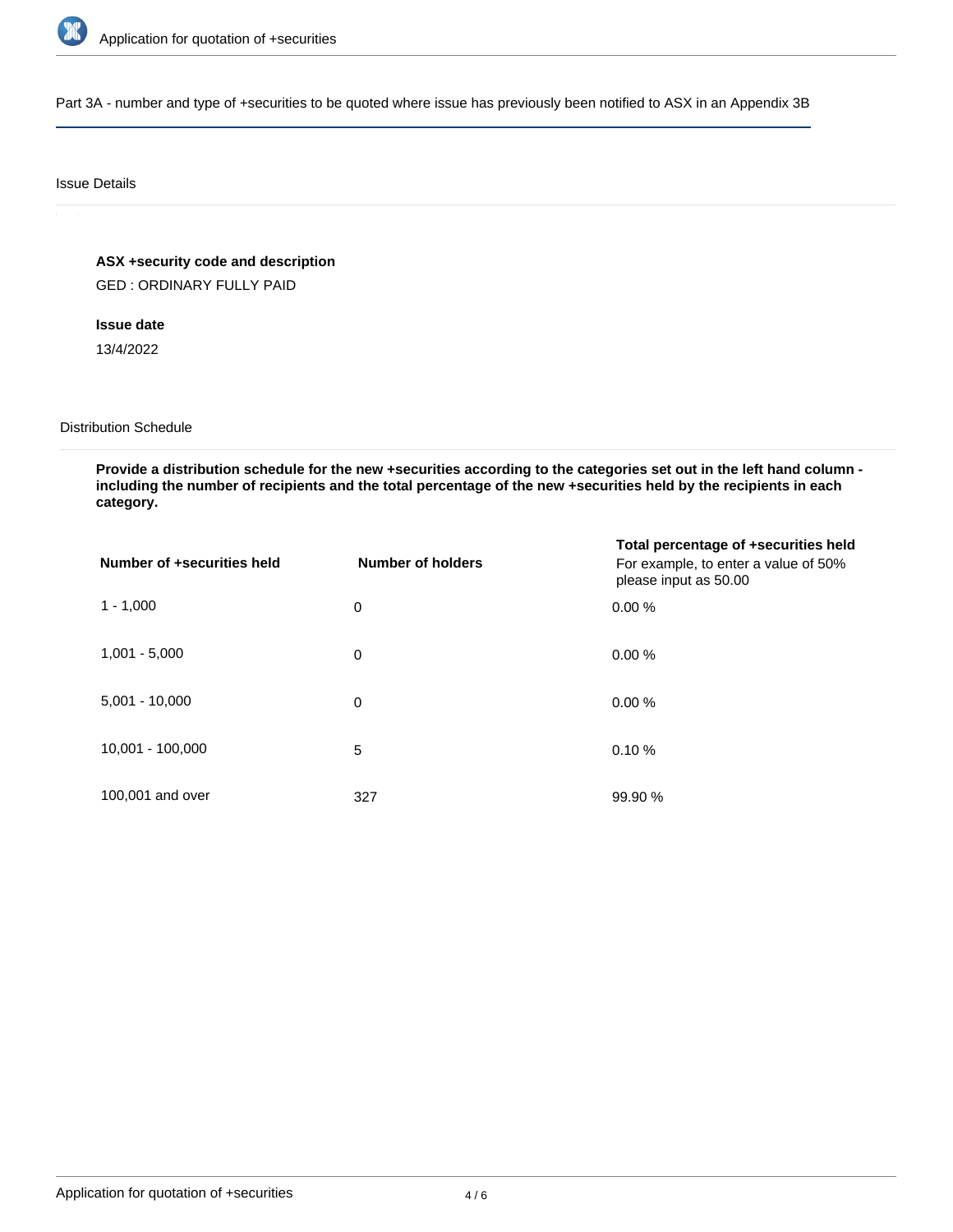

Issue details

| Number of +securities to be quoted<br>379,307,906                                     |                                        |  |  |  |
|---------------------------------------------------------------------------------------|----------------------------------------|--|--|--|
| Are the +securities being issued for a cash consideration?<br>$\mathfrak C$ Yes       |                                        |  |  |  |
| In what currency is the cash consideration being paid?                                | What is the issue price per +security? |  |  |  |
| AUD - Australian Dollar                                                               | AUD 0.01900000                         |  |  |  |
| Any other information the entity wishes to provide about the +securities to be quoted |                                        |  |  |  |